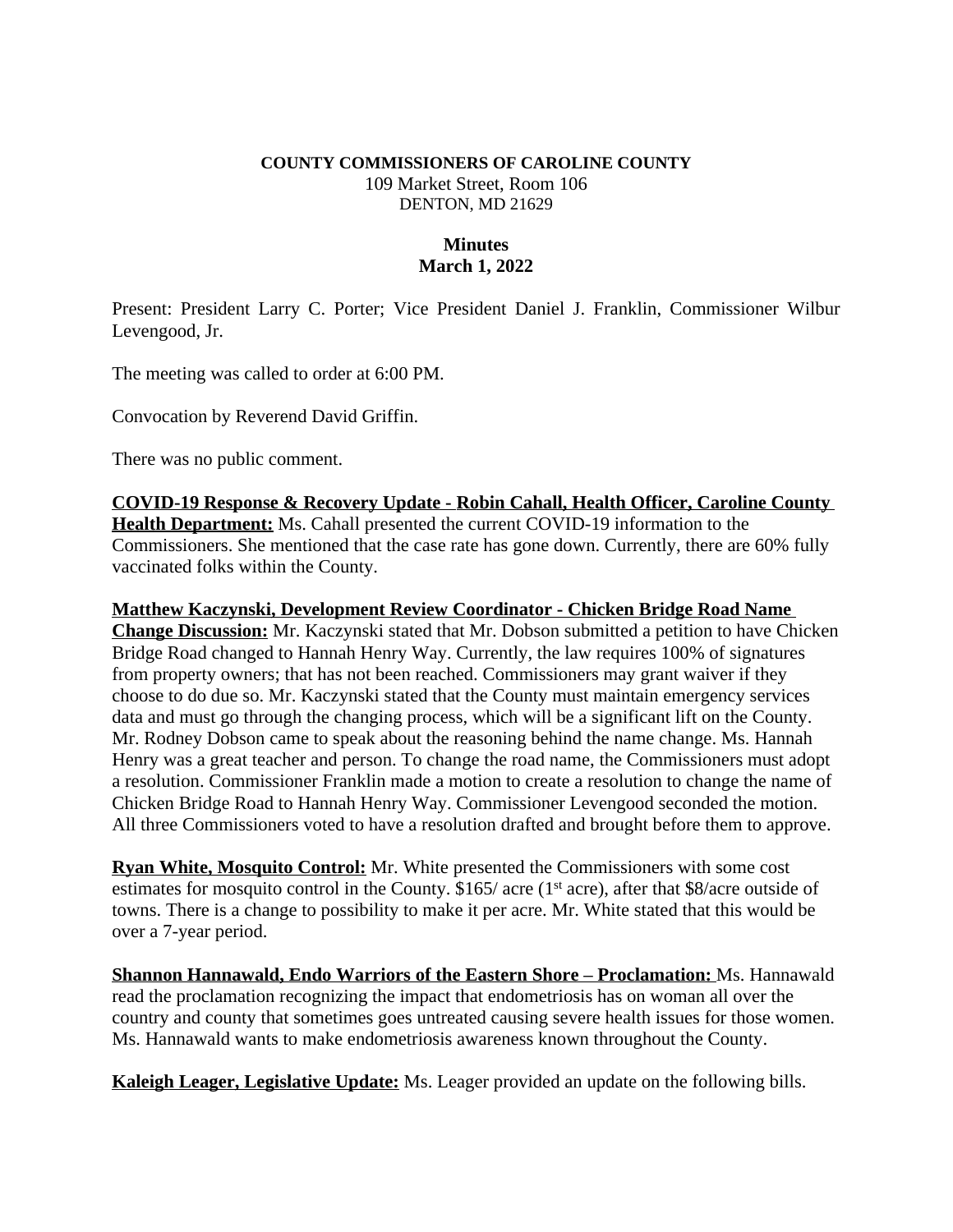**HB620/S341: Caroline County States Attorney and Sheriffs Salaries** – Heard was 2/18 in ENT, testified and LOS. Has not moved yet. Heard and passed senate floor.

**HB631: Sunday Hunting** – This bill was submitted by Del. Ghrist but was not what we asked for originally. He withdrew the bill.

**SB342/HB556: Sunday Hunting** - This is the bill we asked for but we are added on with Queen Anne's County's bill as an amendment. The hearing produced a lot of opposition from the equestrian groups.

**HB633: Accountability and Implementation Board Membership** - This bill has a hearing scheduled for Thursday @ 1pm via zoom. Commissioner Porter is planning to testify in addition to the letter of support that was submitted.

**HB797: BOE Student Membership** – Ms. Leager emailed Rachel Barry from the Caroline County Board of Education for comment from Dr. Simmons. Currently, CCPS has two student members on the Board.

**HB1144/SB664: Income Tax Film Production** – Sen. Hershey's office is looking for a letter of support. This provides a tax credit for film companies who want to come to the County and film; Incentivizing bill. The Commissioners did not wish to submit a letter of support.

**HB1243: Public Health Rural Nonemergency Medical Transportation Program –** This bill is basically like an Uber for doctors' appointments. This would require \$1M be allocated to this program in his budget for non-profits. Mr. Goldman stated this is a good bill in theory, but it needs to be monitored so there isn't a clause that mandates Counties to provide matching funding.

**SB379: BOE Member Removal** – Ms. Leager stated that this bill came out of the EHEA Committee favorably, but needs to be voted on the Senate floor.

**SB986/HB1240: Education Low Density Calculation** – Ms. Leager stated that this was dropped after the hopper (bill submission) closed, was sent to the Rules Committee, and has hearing in the House scheduled for March  $15<sup>th</sup>$  @ 1pm. This bill is supposed to find a way to help offset the disparity grant loss we are expecting to have this year.

Ms. Leager stated that herself and Commissioner Levengood will be going to Annapolis next Thursday to testify on SB726 hearing on HUR Distribution. MACo reached out and needed folks to testify.

## **Consent Agenda: (Commissioner Franklin requested that the Closed Session minutes from 2/22/22 be removed) All other items were unanimously passed.**

- Minutes Open & Closed Sessions February 8, 2022, February 15, 2022, February 22, 2022
- [Resolution #2022-001](https://www.carolinemd.org/DocumentCenter/View/6884/2022-001-Water-and-Sewer-Plan---Greensboro-RWS-Expansion)  Water & Sewer Plan Greensboro RWS Expansion